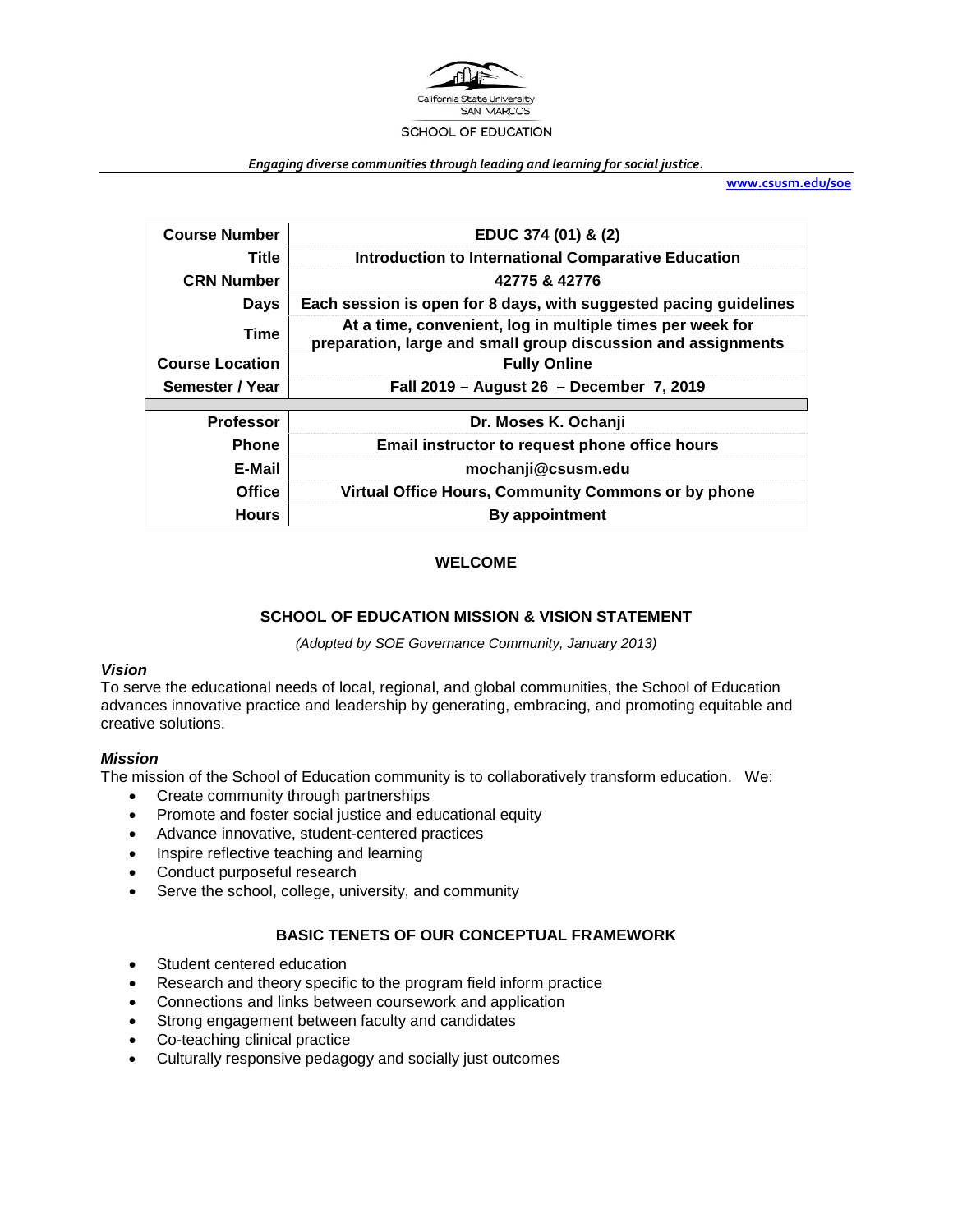# **TABLE OF CONTENTS**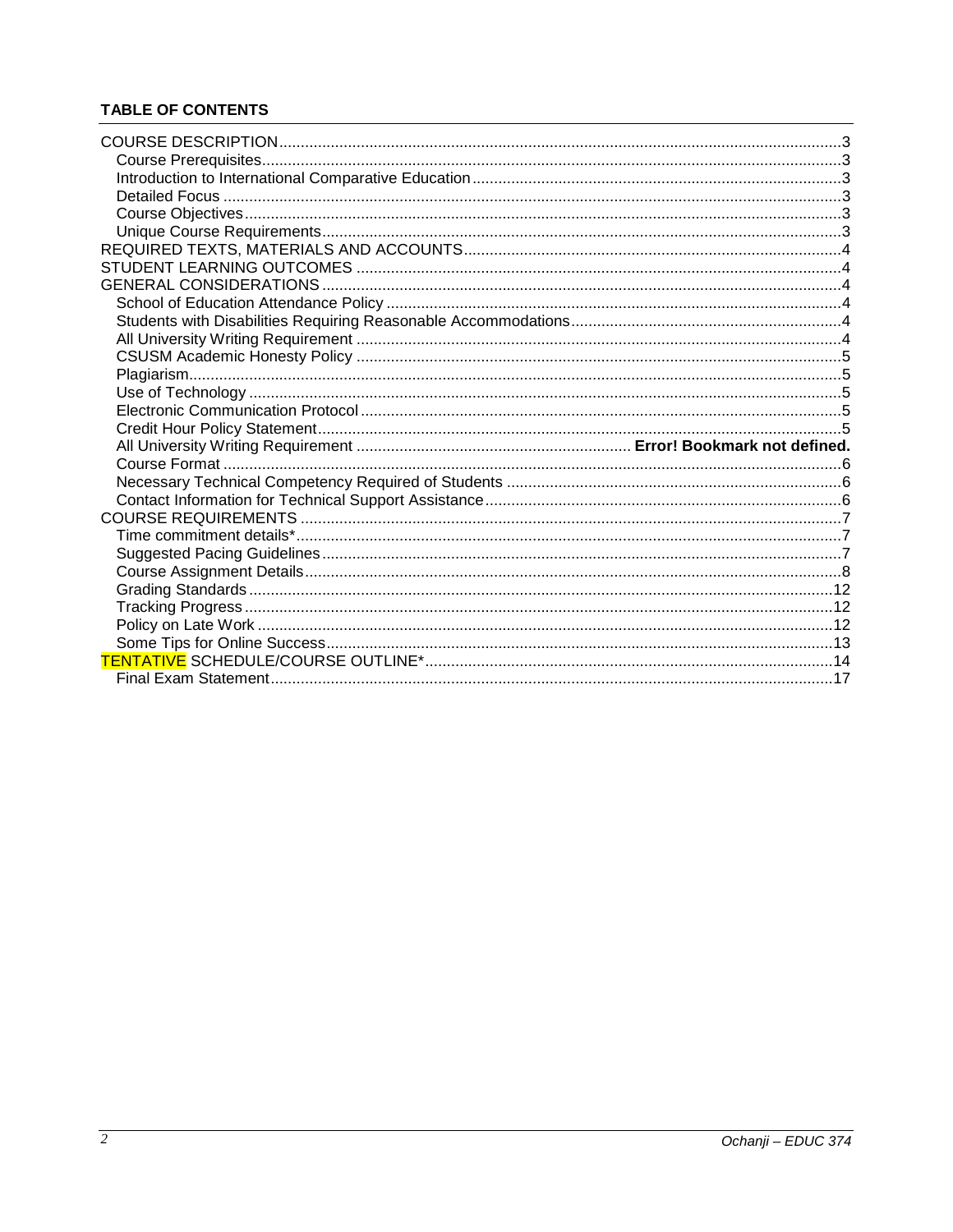## **COURSE DESCRIPTION**

### <span id="page-2-1"></span><span id="page-2-0"></span>**Course Prerequisites**

None

### <span id="page-2-2"></span>**Introduction to International Comparative Education**

Overview of schooling through the exploration of diverse educational policy and practice from around the world. International comparative education topics include: purpose of schooling, equitable education, education authority and accountability, and teacher professionalism. Comparative analysis is introduced as a means of deepening understanding of the field. Class participants reflect on their own schooling in the international context. Appropriate for students considering teaching as a profession and those interested in international studies. May not be taken for credit by students who have received credit for EDUC 496-4

### <span id="page-2-3"></span>**Detailed Focus**

In an era in which schools are being closely examined in the context of an increasingly globalized world, educators must re-examine assumptions and practices related to the purposes of schooling, the relationship between schooling and development, and questions of teacher professionalism (Kubow & Fossum). This debate is worth undertaking for all citizens. Awareness of other nations and their cultures, political and economic processes, and education systems is one way of better understanding and making commitments to excellence in our own country (Mazurek & Winzer). This course is designed to introduce critical examination of education in sixteen countries that represent five regions around the world using issues of educational importance that lead to four questions:

- What are the purposes of schooling?
- What is "equitable education," and who decides?
- What is the appropriate balance between education authority and accountability?
- What is teacher professionalism, and what factors reinforce or hinder its development?

## <span id="page-2-4"></span>**Course Objectives**

After completion of this course, participants should be able to:

- *Use the constant comparative method and grounded theory to analyze schooling across countries* in both large and small forums of peers *with a high degree of proficiency* as defined in a discussion rubric / critical friend description for the **Scholarly Critical Friend Dialogue Assignment**
- *Use search, interview and technology skills to locate four high quality artifacts of schooling from five regions around the world* **from multiple perspectives and in multiple forms** with the intention of identifying key customs, schooling policies and practices, and contexts for education in alignment with artifact search and sharing guidelines as outlined in the **Artifact Summaries of Schooling Assignment**
- *Articulate clearly, concisely and coherently in a 3-5 page paper a reflection on one's own schooling in comparison with schooling in two or more other countries* using notes completed while reading the textbook and examining Artifact Summaries, employing lenses or perspectives explored in class, and implementing comparative strategies in accordance with guidelines outlined in the **Comparative Analysis of Schooling Assignment**
- *Demonstrate facility and innovation with technology and course management tools* through academic achievement in a fully online environment.

#### <span id="page-2-5"></span>**Unique Course Requirements**

The class will be conducted online in its entirety and therefore requires development of skills using course management tools in Moodle. If personal technology does not meet required speeds/standards, students may need to update their hardware or software, or complete course sessions in on-campus technology laboratories. All or part of assignments will be shared in the online environment with some or all of the course participants.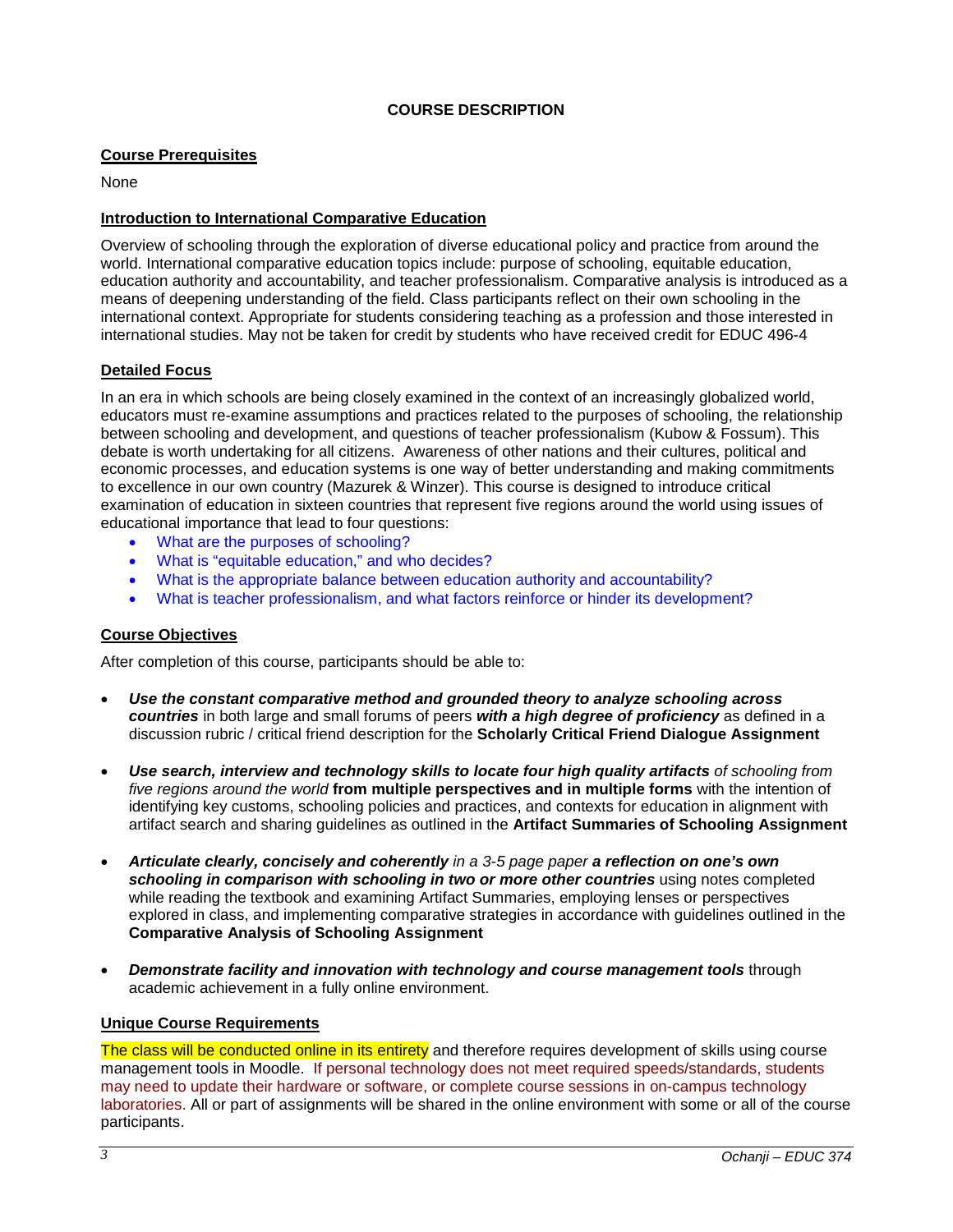## **REQUIRED TEXTS, MATERIALS AND ACCOUNTS**

<span id="page-3-0"></span>Mazurek, K. & Winzer, M.A. (2006). *Schooling Around the World: Debates, Challenges and Practices*, Pearson; Boston, MA, ISBN 0-205-45459-3. The textbook is available for rent on Amazon, and a copy is on two-hour reserve in the CSUSM main library.

Articles/websites/videos on various course topics are required reading/watching/browsing and will be linked in the course Moodle shell. Speak with the instructor about helpful reading strategies if assigned materials are taking too long, or if you need a reading accommodation.

## **STUDENT LEARNING OUTCOMES**

<span id="page-3-1"></span>This General Education course is designed to increase knowledge and awareness of schooling policy and practice in a number of international contexts. This contextual understanding will arise from learning about schooling using structured comparative strategies that will be explored and practiced throughout the course. The insights gained will then be applied to class participants' own schooling experiences using the comparative methods. Class participants who go on to become teachers will have a foundation for critiquing and systematically improving the system where they eventually teach. Class participants who go on to other fields of endeavor will be better prepared to be leaders in their fields since educational policy and practice are foundational in every context. Those completing the course will have the tools to make informed decisions about future changes to schooling as they participate in local school governance, and be more effective consumers as they make decisions about their own or their family's schooling needs. Comparative analysis is a fundamental skill that is applicable in multiple contexts.

## **GENERAL CONSIDERATIONS**

### <span id="page-3-3"></span><span id="page-3-2"></span>**School of Education Attendance Policy**

Due to the dynamic and interactive nature of courses in the School of Education, all course participants are expected to attend all classes and participate actively. At a minimum, course participants must attend more than 80% of class time, or s/he may not receive a passing grade for the course at the discretion of the instructor. Individual instructors may adopt more stringent attendance requirements. Should the course participant have extenuating circumstances, s/he should contact the instructor as soon as possible. *(Adopted by the COE Governance Community, December, 1997).*

### *\*Instructor addendum to attendance policy:*

In an online environment there is flexibility in time and space, and therefore all course sessions must be completed. **Notify the instructor to negotiate modified deadlines for extenuating circumstances BEFORE missing activities/assignments**. Your voice and perspective are critically important to the learning of your classmates!

#### <span id="page-3-4"></span>**Students with Disabilities Requiring Reasonable Accommodations**

Students with disabilities who require reasonable accommodations must seek approval for services by providing appropriate and recent documentation to the Office of Disability Support Services (DSS). This office is in Craven Hall 4300, contact by phone at (760) 750-4905. Students authorized by DSS to receive reasonable accommodations should meet with their instructor during office hours or make an appointment.

#### *\*Instructor addendum to the accommodation policy:*

Please discuss the need for accommodations with the instructor at the earliest possible time to ensure success in this course.

#### <span id="page-3-5"></span>**All University Writing Requirement**

The CSUSM writing requirement will be met through Scholarly Critical Friend dialogue in large and small group forums, when writing up four Artifacts of Schooling, and in the Comparative Analysis of Schooling final paper. Every course at the university must have a writing requirement of at least 2500 words.

.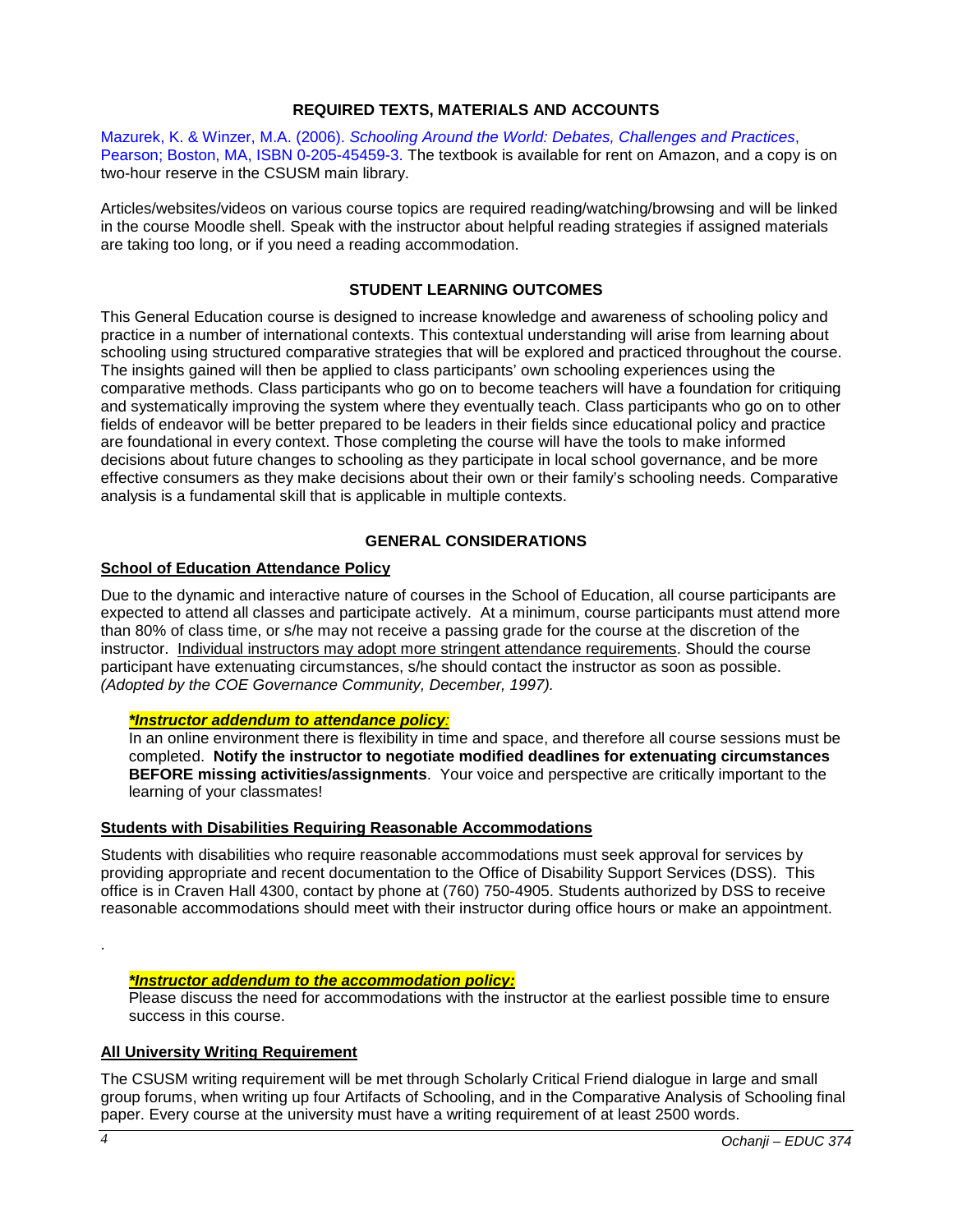## <span id="page-4-0"></span>**CSUSM Academic Honesty Policy**

Students will be expected to adhere to standards of academic honesty and integrity, as outlined in the Student Academic Honesty Policy. All assignments must be original work, clear and error-free. All ideas/material that are borrowed from other sources must have appropriate references to the original sources. Any quoted material should give credit to the source and be punctuated accordingly.

Academic Honesty and Integrity: Students are responsible for honest completion and representation of their work. Your course catalog details the ethical standards and penalties for infractions. There will be zero tolerance for infractions. If you believe there has been an infraction by someone in the class, please bring it to the instructor's attention. The instructor reserves the right to discipline any student for academic dishonesty, in accordance with the general rules and regulations of the university. Disciplinary action may include the lowering of grades and/or the assignment of a failing grade for an exam, assignment, or the class as a whole.

Incidents of Academic Dishonesty will be reported to the Dean of Students. Sanctions at the University level may include suspension or expulsion from the University.

Refer to the full Academic Honesty Policy at: [http://www.csusm.edu/policies/active/documents/Academic\\_Honesty\\_Policy.html](http://www.csusm.edu/policies/active/documents/Academic_Honesty_Policy.html)

### <span id="page-4-1"></span>**Plagiarism**

As an educator, it is expected that each candidate (course participant) will do his/her own work, and contribute equally to group projects and processes. Plagiarism or cheating is unacceptable under any circumstances. If you are in doubt about whether your work is paraphrased or plagiarized see the Plagiarism Prevention for Students website [http://library.csusm.edu/plagiarism/index.html.](http://library.csusm.edu/plagiarism/index.html) If there are questions about academic honesty, please consult the University catalog.

### <span id="page-4-2"></span>**Use of Technology**

Course participants are expected to demonstrate competency in the use of various forms of technology (i.e. word processing, electronic mail, Moodle, use of the Internet, and/or multimedia presentations). Specific requirements for course assignments with regard to technology are at the discretion of the instructor. Keep a digital copy of all assignments and posts as a backup in the event of a Course Management System malfunction (Moodle in Cougar Courses. All assignments will be submitted online.

#### <span id="page-4-3"></span>**Electronic Communication Protocol**

Electronic correspondence is a part of your professional interaction. If you need to contact the instructor, email is often the easiest way to do so. It is the instructor's intention to respond to all received e-mails in a timely manner. Please be reminded that e-mail and on-line discussions are a very specific form of communication, with their own nuances and etiquette. For instance, electronic messages sent in all upper case (or lower case) letters, major typos, or slang, often communicate more than the sender originally intended. Please be mindful of all e-mail and on-line discussion messages you send to your colleagues, to faculty members in the School of Education, or to persons within the greater educational community. All electronic messages should be crafted with professionalism and care.

Things to consider:

- Would I say in person what this electronic message specifically says?
- How could this message be misconstrued?
- Does this message represent my highest self?
- Am I sending this electronic message to avoid a face-to-face conversation?

In addition, if there is ever a concern with an electronic message sent to you, please talk with the author in person in order to correct any confusion.

#### <span id="page-4-4"></span>**Credit Hour Policy Statement**

National accreditation agencies set required course time standards, and allocate 9 hours per week for a three-unit course (3 in class, 6 outside class). It might be helpful to clarify that time commitment in an online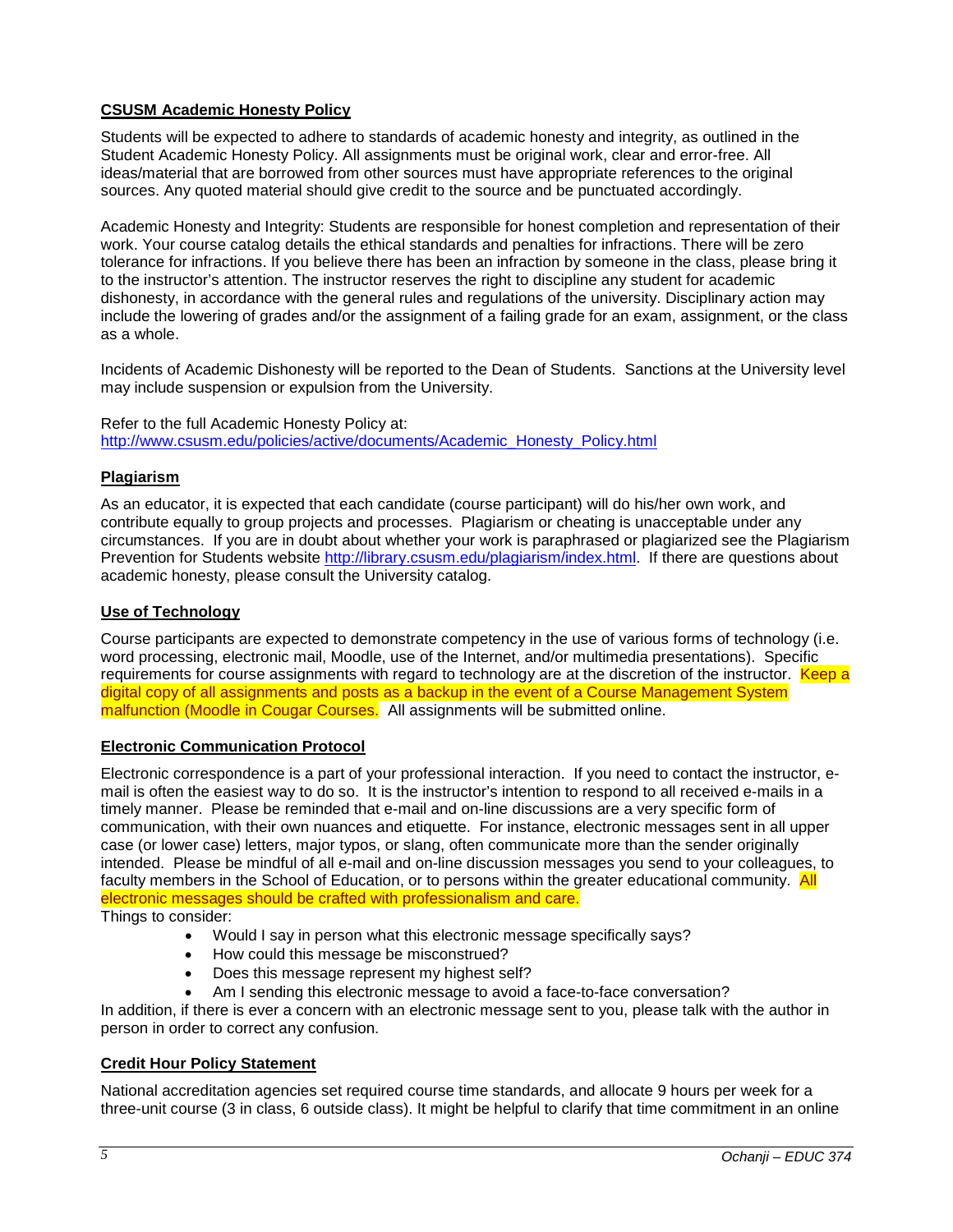environment, as the boundaries between 'in' and 'out' of class are somewhat blurred. Below is an allocation of times you should expect to spend in/outside of the online environment on various course activities as an individual, in small groups, and in large groups to complete this course successfully.

- **Individual approximately three hours/week**
- **Large groups approximately three hours per week**
- **Small group approximately three hours per week**

**\***Please note the times allocated for completion of activities at each level of engagement are maximum times - some students may need less time to complete course activities. If you are noticing that you need more time, please contact the instructor for time management strategies and/or adjustments to the course. Please do not spend time beyond the hours per week indicated!

## <span id="page-5-0"></span>**Course Format**

Fully online (FO)

## <span id="page-5-1"></span>**Necessary Technical Competency Required of Students**

Course participants are expected to demonstrate competency in the use of various forms of technology (i.e. word processing, electronic mail, searching for materials on the Internet, and/or multimedia presentations). Specific requirements for course assignments with regard to technology are at the discretion of the instructor. Keep a digital copy of all assignments and posts as a backup in the event of a Course Management System malfunction (Cougar Courses). All assignments will be submitted online.

## <span id="page-5-2"></span>**Contact Information for Technical Support Assistance**

The student help desk is available by phone, email or in person. Details of hours and contact numbers/addresses are found at:<https://www.csusm.edu/sth/>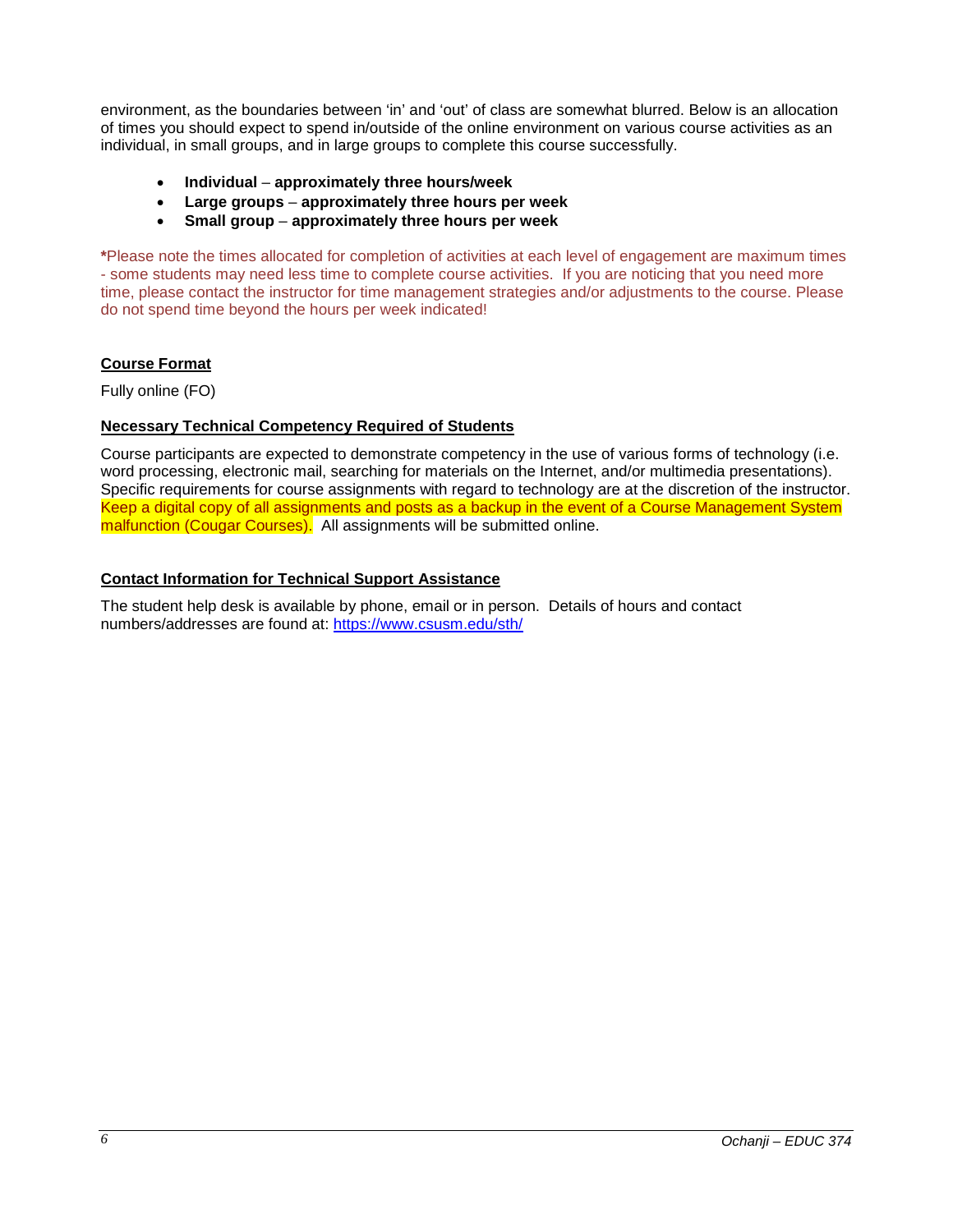### **COURSE REQUIREMENTS**

<span id="page-6-0"></span>**Assignment One: Scholarly Comparative Analysis Dialogue Participation** - **In small group activities – 20%**

- **In large Group Activities – 20%**

**Assignment Two: Artifact Summaries of Schooling – 30%**

**Assignment Three: Individual Reflections – 10%**

**Assignment Four: Comparative Analysis of Schooling Reflective Paper - 20%**

NOTE: As adjustments are made to the course in response to student learning needs, the number of points on for each learning task may vary, but the proportion weight of the each assignment on the final grade will remain the same as in the distribution above.

### <span id="page-6-1"></span>**Time commitment details\***

National accreditation agencies set required course time standards, and allocate 9 hours per week for a three-unit course (3 in class, 6 outside class). It might be helpful to clarify that time commitment in an online environment, as the boundaries between 'in' and 'out' of class are somewhat blurred. Below is an allocation of times you should expect to spend in/outside of the online environment on various course activities as an individual, in small groups, and in large groups to complete this course successfully.

- **Individual approximately three hours/week**
- **Large groups approximately three hours per week**
- **Small group approximately three hours per week**

**\***Please note the times allocated for completion of activities at each level of engagement are maximum times some students may need less time to complete course activities. If you are noticing that you need more time, please contact the instructor for time management strategies and/or adjustments to the course. Please do not spend time beyond the hours per week indicated!

## <span id="page-6-2"></span>**Suggested Pacing Guidelines**

As we rethink the boundaries between 'going to class' and completing 'outside of class' work, we look to students who are successful learning online to see how we might make the most of this course. Students who learn effectively in the online learning environment report that they break work into shorter chunks throughout the week, rather than a larger chunk on one or two days. Students who have the most success report logging in for an hour or so a day throughout the week, or working in two hour blocks three or more times a week.

While there are technically three assignments for this course, *each assignment will be completed in a series of steps throughout the semester*. This multi-step strategy offers opportunities for multiple drafts, feedback from peers and the instructor, and a gradual completion process rather than three stress points during the semester. It does, however, mean that *every week some work will be due*.

Since classmates depend upon one another for Small and Large Group activities as well as session completion, suggested guidelines for completing various session activities are offered to maximize success in the course as well as deepen the dialogue among class participants.

Generally **sessions will be released each Saturday and are due eight days later, on the following Sunday,** with **recommended completion days/deadlines as follows**:

- **Individual preparation** Sat-Mon, complete by Mon 11PM
- **Large group**  Sun-Tue, complete by Tue 11PM
	- o **Initial post** Sun-Mon
		- o **Follow up posts** Mon-Tue
- **Small group** Tue-Thu, complete by Thu 11 PM
	- o **Initial post**  Tue-Wed
	- o **Follow up posts**  Wed-Thu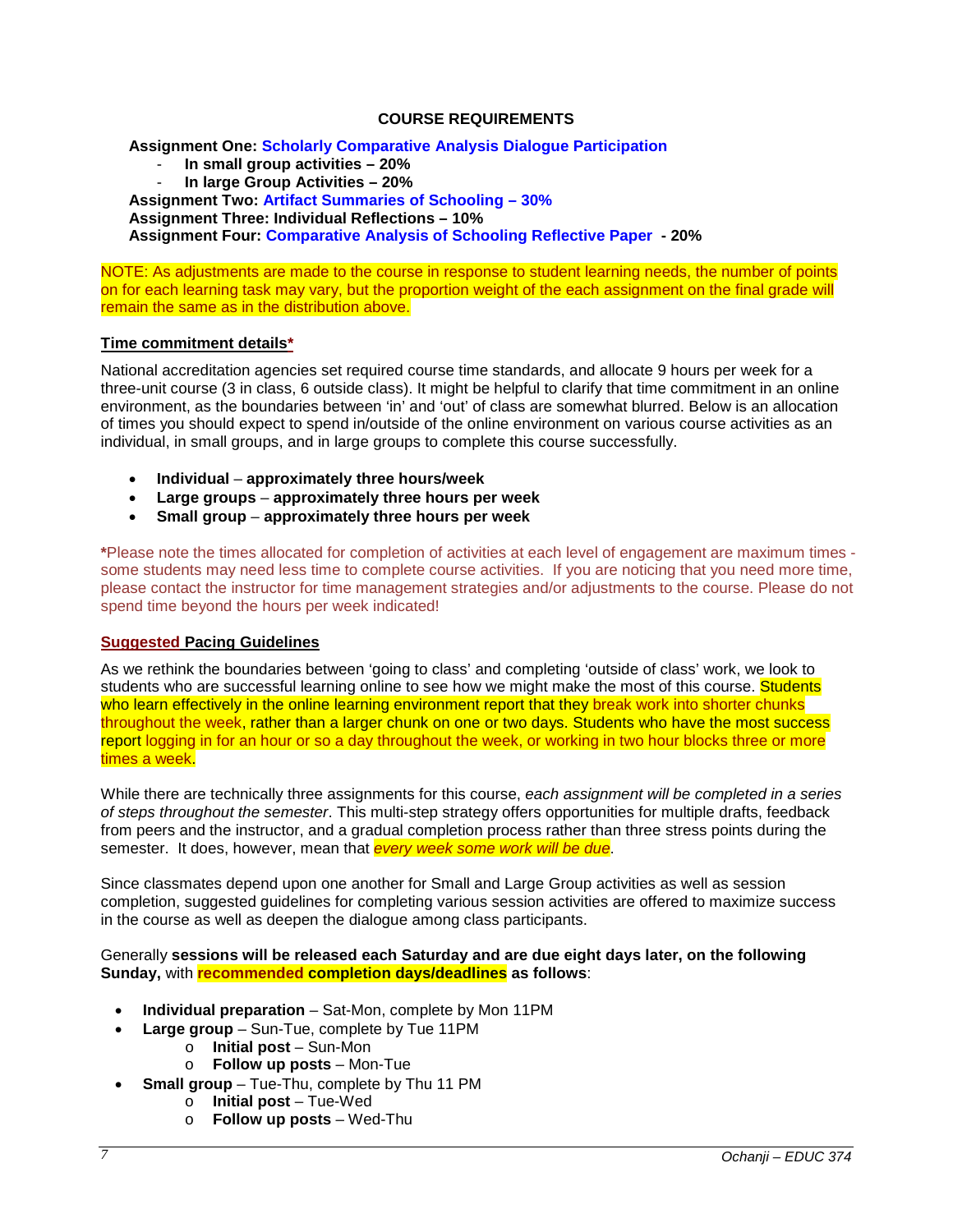• **Individual assignments/reflection** – Thu-Sun, complete by Sun 11 PM

From time to time due days vary for a particular session, activity or assignment, so follow session instructions carefully. *Note that the release dates for a new session overlap the due date for the previous session by one day.* This intentional overlap is designed to maximize flexibility of timing to accommodate many different student schedules.

### <span id="page-7-0"></span>**Course Assignment Details**

### **Assignment One: Scholarly Comparative Analysis / Critical Friend Dialogue**

#### *The objective of this assignment is to use the constant comparative method and grounded theory to analyze schooling across countries* in both large and small forums of peers and in individual reflections *with a high degree of proficiency.*

Throughout the semester you will engage in primarily in three levels of scholarly dialogue. You may not engage in every level every week. Activities at each level build on the prior level as follows:

- *20% of the course grade* **Large group (typically half of, or the whole class):** This level of engagement involves joining a dialogue about issues, processes and practices of schooling around the world in order to compare and contrast them. Each class participant posts a response to a prompt, and then offers feedback to a number of classmates' postings. Forum prompts are structured in a way that requires thoughtful concise responses rather than streams of consciousness. It will be necessary to **revisit the large group forum several times throughout the week to read through posts made before and after yours to follow the discussion.** The dialogue is captured in a number of ways but primarily through **large group forum posts (which will be assigned specific points depending on the workload associated with the post but typically 5 points) and responses worth 5 points per week. There may be some weeks when there are no large group discussions.** The earlier and more thoughtfully you post, the better quality whole class discussion we have!
- *20% of the course grade* **Small group (typically two-six students):** This level of engagement functions as a debriefing and peer feedback area each week. Peer interactions in small group collegial dialogue is an important part of sifting through course material for the week and making comparisons of schooling contexts, issues and practices across countries. These discussions are designed to provide background information for the final paper. **Your active participation is critically important, and group consensus may be required.** Small group interactions are captured in a number of ways but primarily through **small group forum posts assigned typically 5 points / responses, comparative notes, and/or peer review responses of 5 points per week.** 
	- *10% of the course grade* **Individual Reflections:** For eight weeks we will be exploring schooling in sixteen countries, and you will record important details each week from textbook reading and exploration of the summaries using the note taking guide provided. Details include unique characteristics of schooling, how schooling is like or different from your own experience of schooling, and quotes from readings/artifacts that support the statements made in notes. The guide will be submitted each week for two points, for a total of 16. See the rubric at the end of the syllabus for guidelines on quality of notes and completion of notes on all elements listed in the guide.
	- In addition to the notes, the individual reflections will involve time to read, watch, respond, develop, reflect and write to build up background knowledge of schooling around the world and apply that knowledge by comparing various countries. **This investment of time is critical to success in the course**. There are three primary individual activities: **preparation, notetaking as described above and reflection**. Preparation involves reading/watching to prepare for session activities. Reflection involves searching, thinking, reflecting, and writing about *your knowledge of schooling around the world* by making connections, as well as comparing and contrasting various contexts for schooling. You will also have opportunities to reflect on *your development using the comparative method* by evaluating your level of engagement, quality of interaction, and commitment to accomplished comparative research practices. Both dimensions of individual effort are captured in a number of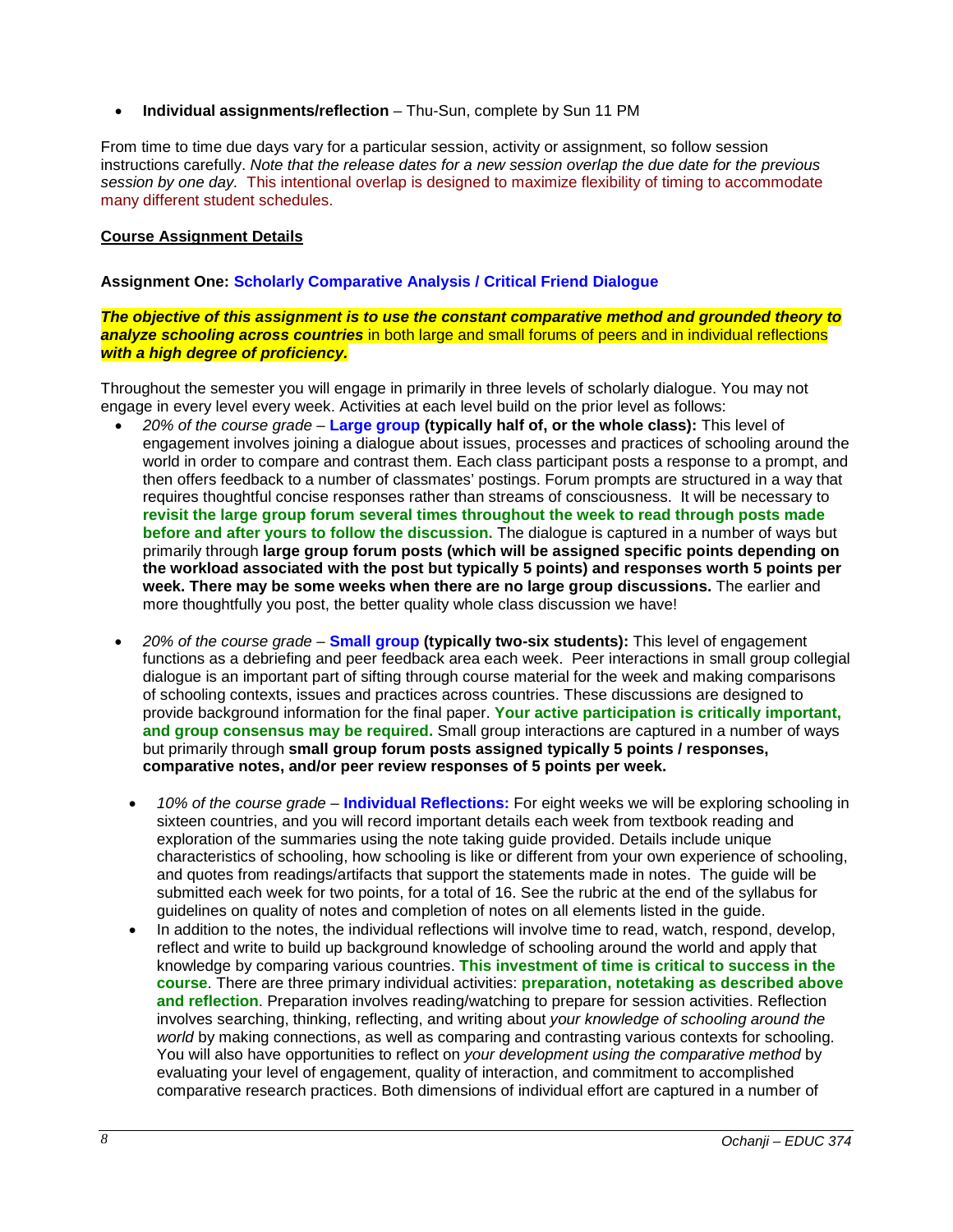ways but primarily through entries in a **reading response, reflection journal or a course check-in response.** 

Course participants are encouraged to complete scholarly dialogue activities at regular intervals throughout the week. The large/small/individual levels of engagement are designed to teach/develop skills relevant to comparing, contrasting, assessing, and writing about schooling in various contexts.

As adjustments are made to the course based on student learning needs, the relative weight of the three levels of scholarly endeavor may vary slightly. Scholarly critical friend dialogue grades are based on full participation in course sessions.

#### **The top level of Scholarly Participation is described below to set the bar high (***for the remainder of the levels of participation, see the rubric cougar courses)***:**

## *Type 5: The interested/engaged citizen* – You:

- Leave class sessions wondering (pondering / uncertain / surprised / speculating / questioning / struck / stuck / amazed / caught up, etc.) and excited about your contributions to the dialogue and how those of others impact your thinking
- Challenge other group members (small and large) respectfully
- Ask insightful questions
- Make contributions that extend the class readings/viewings/events/issues
- Refer to specific lines in the text and relevant classroom experiences when appropriate
- Participate regularly and feel a sense of belonging with the group (inclusion with them, responsibility for them)
- Share the collective spaces, neither dominating nor intimidating others nor staying in the shadows
- Are well prepared by thorough reading and thinking BEFORE joining the group
- Demonstrate clear evidence of engagement, critical friend skills, comments based on specific reliable sources, and provide a reflective interface with all course readings / viewings / browsings.

#### **30% of the course grade – Assignment Two: Artifact Summaries of Schooling**

*The objective of this assignment is to use search, interview and technology skills to locate four high quality current artifacts of schooling from five regions around the world from multiple perspectives and in multiple forms with the intention of identifying key customs, schooling policies and practices, and contexts for education.*

A primary means for learning about schooling in **sixteen different countries from five regions of the world** will be through our readings in the textbook "Schooling Around the World." In addition to that background information, provided by scholars with first hand experience in those countries, we will use artifacts we gather from a variety of places to flesh out the background knowledge. **Each artifact you locate, learn more about, and produce an Artifact Summary for is worth 15 points**, and **you will complete 4 artifact summaries throughout the semester** along with a practice Artifact Summary.

#### **The countries we will collect artifacts for represent schooling in the following regions:**

- The Pacific Rim: Japan, South Korea, China, and Australia
- The Middle East and Southeast Asia: Palestine, Israel, Pakistan, and India
- The New Europe: France, England, Russia, and Poland
- North America: USA and Mexico
- Southern Continents: South Africa and Brazil

#### **The artifacts may include but are not limited to the following:**

- Interview with someone who has first hand knowledge of schooling in a country
- Personal account
- Description of what a student/teacher might 'see out the school window'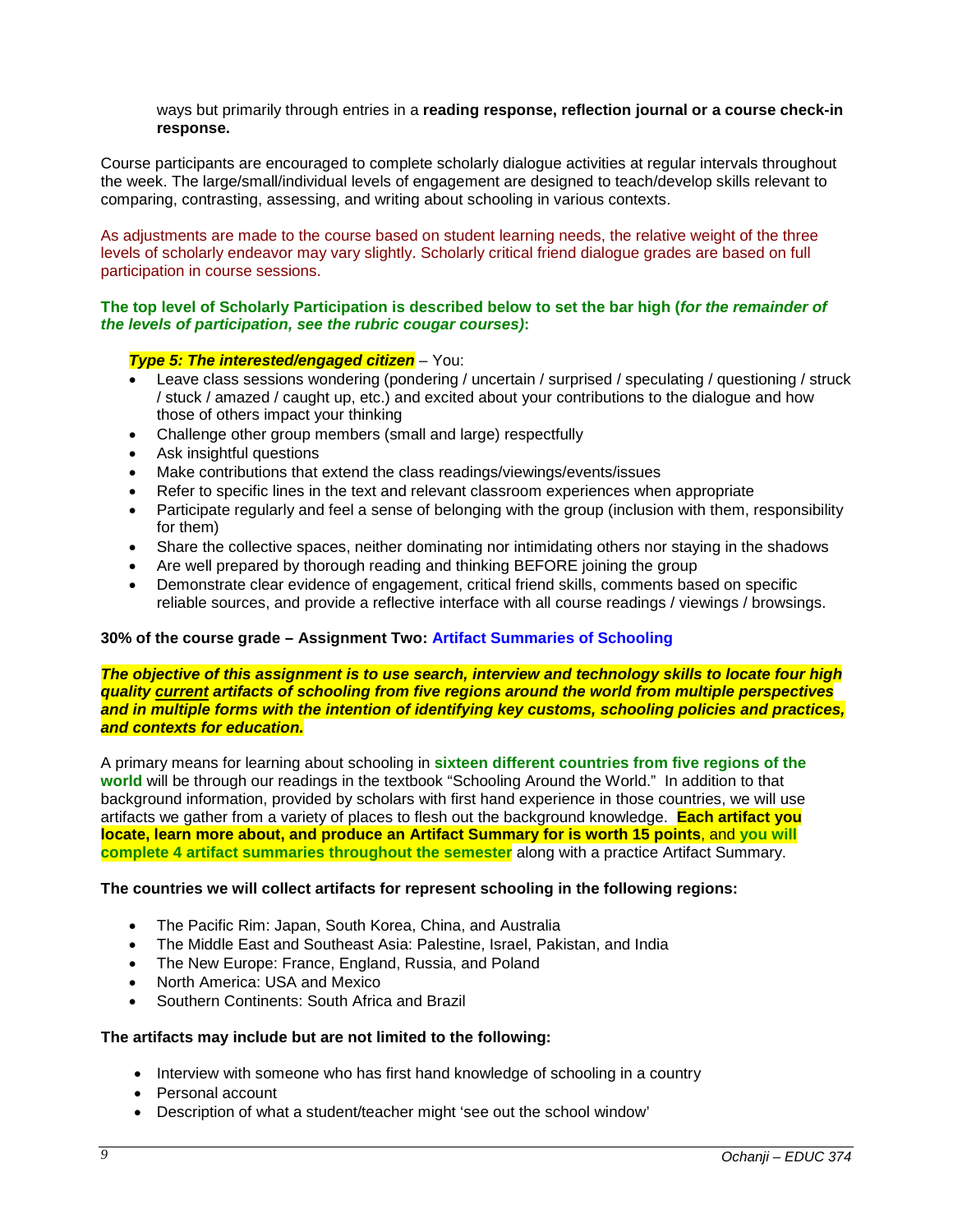- Testimonials from students who have studied abroad or teachers who have taught abroad, or individuals who have gone to school in any of these countries
- Government document
- Policy statement
- Report from non-profit agencies
- Stories from Peace Corp volunteers
- YouTube videos from students/teachers/administrators/parents/community members
- Examples of student work
- Charts of courses taken and the sequence in which they are taken
- Descriptions of who has access to K-12, technical school or higher education
- Illustrations of classrooms, learning materials, classrooms
- Journal/news organization articles

## **The artifacts may include but are not limited to the following forms:**

- Blog,
- Website,
- YouTube or other video clip,
- Photo with caption.
- Text document / flyer / brochure,
- Audio or interview transcript
- Reflections from teacher educators, scholars, administrators, volunteers, parents, students

After practicing locating artifacts, preparing a practice summary, and evaluating the practice summaries, the assignment is to **locate four artifacts, one from each of four countries** each group is assigned, read/study/watch it, and choose a segment that will **take about ten minutes to read/watch/peruse**, either identifying it by a link, a page number, a heading or a time stamp, etc. to indicate to classmates where to direct their attention. Then **place the artifact into the larger context by creating an Artifact Summary**. These Artifact Summaries will be posted for classmates to explore as part of eight course sessions. Wait for further instructions and practice artifact hunting before beginning the search.

Each class participant will turn in an Artifact Summary every other week across Sessions 3-10. Groups A and B weeks 3-5-7 and 9, Groups C and D weeks 4,6,8 and 10. **Be thinking about the countries that are of most interest to you AND which weeks work best with your schedule to prepare for Artifact Group Signups in Session 2.**

## **Artifact Groups:**

- A Palestine / Australia / France / United States
- B Israel / China / England / Mexico
- C S. Africa / Pakistan / Japan / Russia
- D Brazil / India / S. Korea / Poland

## **Artifact Summary:**

- **APA citation/live url** (Author, year, title/description, source, and live url link to access it in a new window)
- **10 minute segment** (If an artifact would take more time to peruse, choose one excerpt, one link, or a specific time in a video and indicate how a classmate will locate that section)
- **Quality of source** (relevance to understanding schooling in another country)
- **Type of artifact** (article/video/image/interview transcript/governmental document/website)
- **Country where schools are / Country artifact is from** (in what country is the schooling being described, and what country is the source from)
- **Perspective represented** (whose frame of reference student/teacher/administrator/parent/scholar)
- **Aspect of schooling illustrated or lens through which schooling is considered** (What aspect of schooling in the country does it illustrate – e.g. curriculum, discipline policy, and what lens is being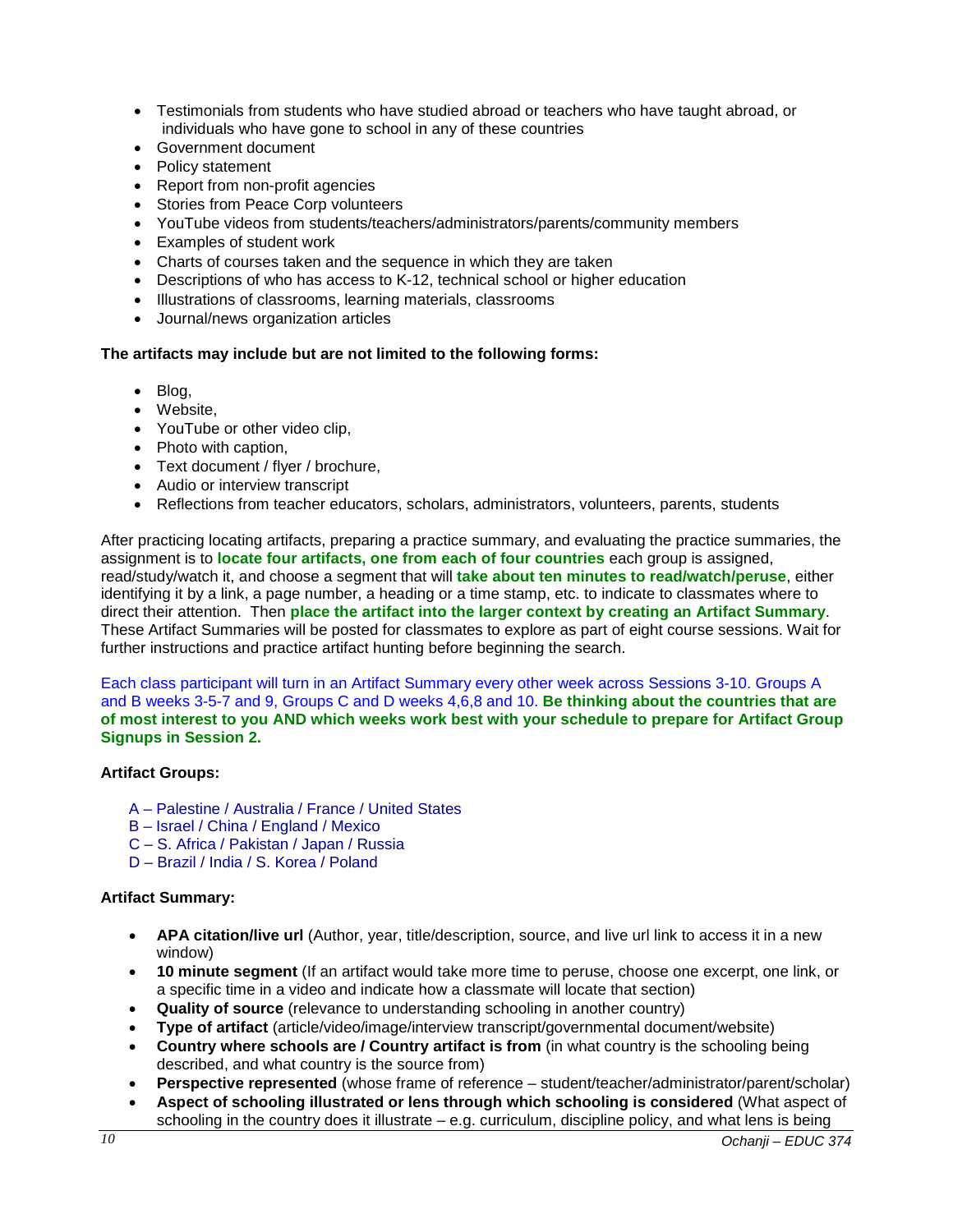used to understand schooling – e.g. gender access, purpose, indigenous peoples, accountability, etc.)

- **Insights** (A brief summary of the information/insights it contains)
- **Image portrayed** (A statement that characterizes the image of schooling portrayed by the artifact complimentary, concerned, expose', innovative, developing, rudimentary, etc.)

The artifacts may take many forms as indicated so please **choose a variety of artifact types to receive optimum credit. An effort will be made for each of you to complete an interview with one person with first hand experience of schooling in another country we are studying.** NOTE: Each artifact must be unique, so once a classmate has posted the artifact no other student will receive credit for the same artifact. Posting artifact summaries early is therefore an advantage. It is OK to post the APA citation to 'reserve' your artifact early in the Artifact Summary forum, and then return to post the Artifact Summary once completed.

Artifact summary grades are based on locating artifacts through a thoughtful and thorough search, using effective search terms, with careful consideration of quality/reliability of sources. Expertise about schooling resides in many sources, however, and a person with a first hand account may offer insights important to our understanding, regardless of their academic credentials. Be sure to clearly cite all sources, and explain why they may provide important insights in the event they are non-traditional sources of information about schooling in a country. A detailed rubric outlining the basis for Artifact Summary grades will be posted in the Session where this assignment is introduced in the course header, and at the end of this syllabus.

### **20% of the course grade – Assignment Three: Comparative Analysis of Schooling Reflective Paper**

#### *The objective of this assignment is to articulate clearly, concisely and coherently in a 3-5 page paper a reflection on one's own schooling in comparison with schooling in two or more other countries, using notes completed while reading the textbook and examining Artifact Summaries, while employing lenses or perspectives explored in class, and implementing comparative strategies.*

Throughout the semester you will take notes as we explore schooling in sixteen countries, using the note taking guide provided. What you record will include key / unique elements of schooling in a particular country, how schooling in another country is similar to your schooling experience, and how a student in another country has an experience different from yours. You will make note of specific quotes from textbook readings, articles provided in sessions, and artifacts posted by classmates. These notes will inform your paper, and quotes will be selected to use as citations to back the claims in your paper.

Completion of three drafts of a comparative analysis paper will result in a high caliber, well articulated, clearly written final 3 to 5-page paper. The outline of the Comparative Analysis paper will be reviewed by an assigned peer, and the instructor. Feedback from the peer and the instructor are to be incorporated into the final draft.

Rubrics for each step of the Comparative Analysis of Schooling reflective paper assignment process will be posted in the session in which the assignment is introduced, as well as the course header, and at the end of this syllabus.

#### **Points for the drafts, peer review, and final draft are as follows:**

- **10 points – Draft One – Outline** This early sketch of the paper will include each of the elements of the final paper, brainstormed with a Peer Review partner. The elements include:
	- •
	- First third: 3 pts
		- o *Introduction* (Overview of your schooling experience, which lens(es) you will use to compare/contrast your experience with that of students in other countries – e.g. purpose of schooling / educational access & opportunity / educational accountability & authority / teacher as professional, and which countries you plan to use for comparison)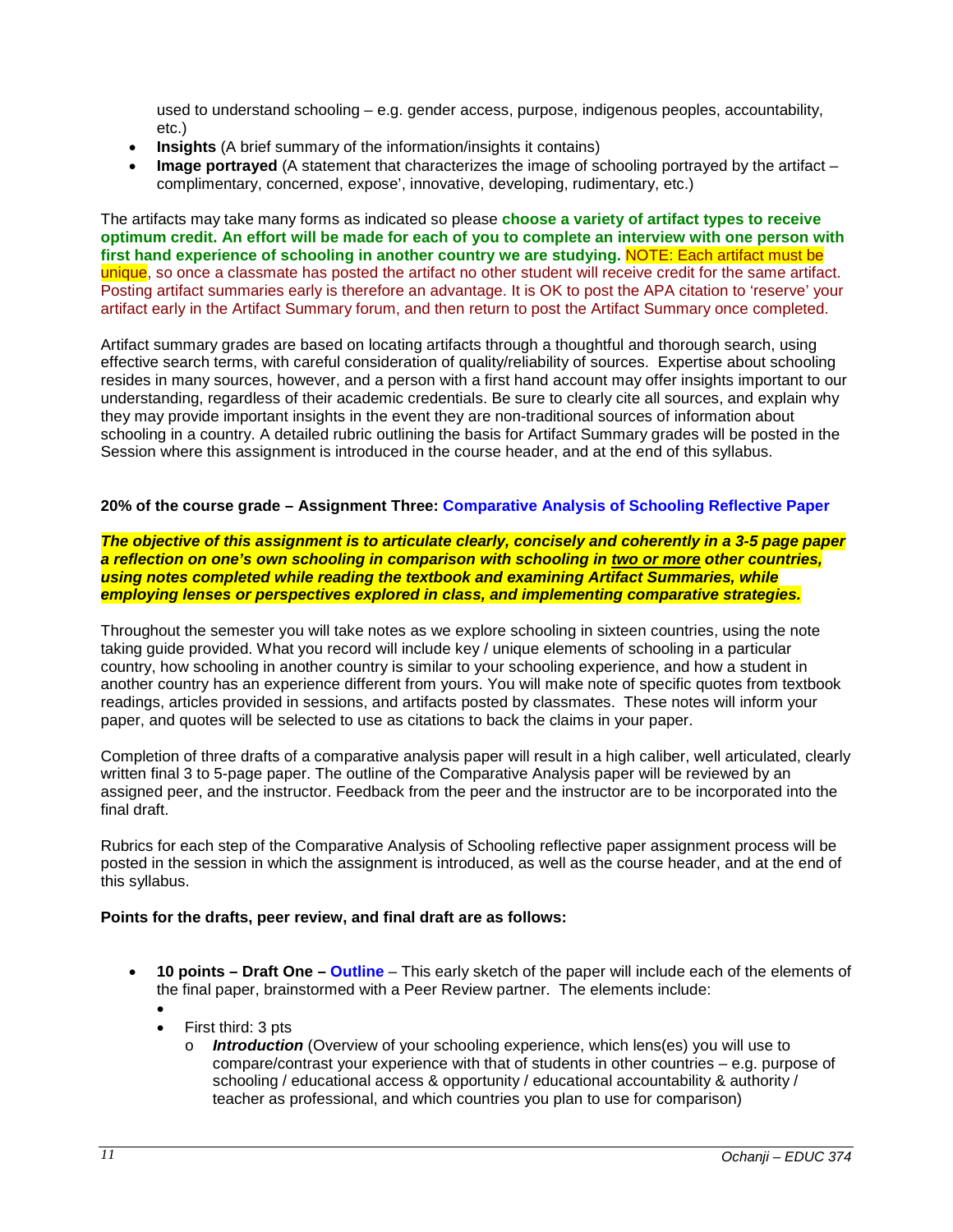- o *Social Fabric/Overview of Schooling/Successes & Challenges* (Experienced by students in your schooling context – seek inspiration on pp. 10-11 of Schooling Around the World textbook),
- Second third: 3 pts
	- o *Stories of schooling using one or more of the lenses we have been studying* (Share two or three stories from your schooling experience that address the lenses you have chosen – if desired you may include another lens not listed above with permission of the instructor)
- Final third: 4 pts
	- o *Comparative analysis* (Compare/contrast your schooling experiences with those of students in two or more other countries we have studied this semester, using comparative analysis methods and lenses we have studied)
	- o *Reflection* on what you have learned about your schooling experience and that of others by employing comparative analysis
	- o *Sources* (APA citation for all sources that contributed to your paper think textbook and artifact(s) you used to understand schooling in the countries you are using for comparison as well as any other sources you may have used for a three - four source minimum.
- **10 points – Peer Review of "Draft One – Outline"** Using the Peer Review Form provided, you will provide feedback to your Peer Review partner to help them improve their outline of the Comparative Analysis of Schooling Paper, using the 'hamburger' technique (compliment 'buns' around a constructive criticism 'patty'). Guidelines and grading criteria are provided on the Peer Review Form. Your grade is determined by the quality and specificity of the Peer Review feedback provided to your partner as well as addressing each element of the Peer Review form.
- **20 points – Draft Three – Edited Final Paper** This final version of your Schooling Reflection/Comparison Paper will arise from revising Draft Two using feedback from the instructor and editing. The edit must have a thorough to eliminate grammar / punctuation / typographical errors, as well as meet all required elements of the paper.

A detailed rubric outlining the basis for each part of the Comparative Analysis Paper grades will be posted in the Session where this assignment is introduced, in the course header, and at the end of this syllabus.

## <span id="page-11-0"></span>**Grading Standards**

The grading scale will be used to determine the final grade:

| A    | $93 - 100\%$ | C    | $73 - 76%$ |
|------|--------------|------|------------|
| А-   | $90 - 92%$   | $C-$ | $70 - 72%$ |
| B+   | $87 - 89%$   | D+   | $67 - 69%$ |
| B    | $83 - 86%$   | D    | $63 - 66%$ |
| B-   | $80 - 82%$   | D-   | $60 - 62%$ |
| $C+$ | $77 - 79%$   | F.   | $<60\%$    |
|      |              |      |            |

In cases where the assigned points on a given assignment exceed the percentage points for that assignment, the points out of 100 will be calculated as follows:

(Your score/total possible points on the assignment) X the weighted percentage for that assignment

#### <span id="page-11-1"></span>**Tracking Progress**

Use the Grades tool in the left column of Moodle to track your progress in the course. Grades will be continuously updated throughout the semester.

## <span id="page-11-2"></span>**Policy on Late Work**

All session activities and assignments should be completed and submitted into Moodle. While dicussions in small-group and large-group forums may continue beyond the due date of the forum activity, only those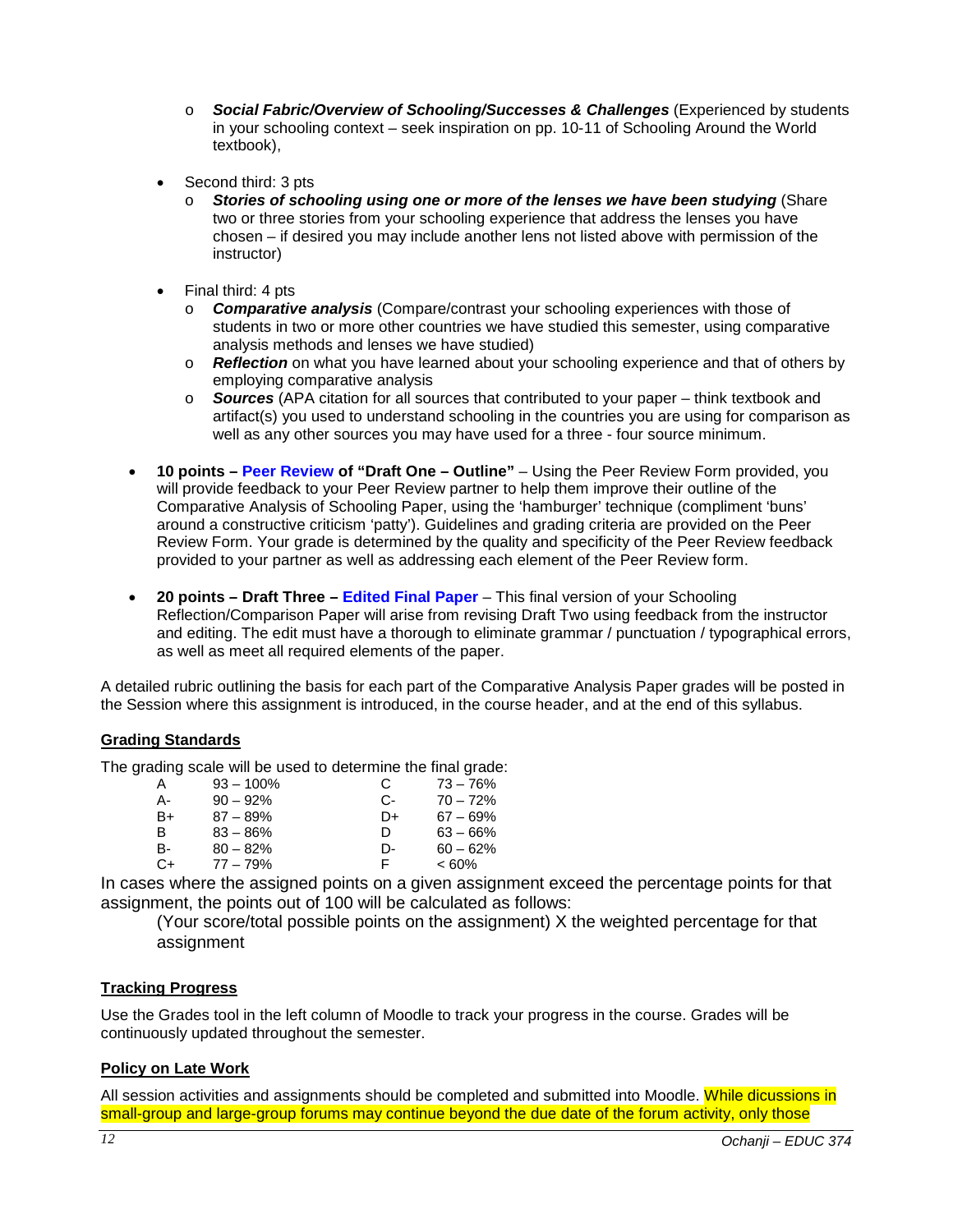discussion contributions posted within the designated forum discussion period will be graded. In the event of an emergency situation notify the instructor and request an extended deadline. Extensions are not automatic. Late assignments may be docked up to 10% per day late.

### <span id="page-12-0"></span>**Some Tips for Online Success**

- **Receiving too many emails? Use "unsubscribe" settings** in your profile to eliminate having all postings being emailed to you
- **Ask a lot of questions**. No question is silly, but suffering in silence IS a bad idea! Ask classmates or ask the instructor – we are all here to help! Use the Community Commons for questions and answers (in course header)
- **Problems with technology? Use the Student Help Desk** right away! They are **available by phone, email and on the bottom floor of the library through the doors facing Craven Hall, 760.750.6505, or sth@csusm.edu.**
- **Pace work online throughout the week** the most successful online students log in most days of the week for an hour +/- to complete sessions in small bites rather than at one sitting.
- **Students who try to complete whole sessions in one sitting near the end of the week struggle in this course**.
- **Read all instructions thoroughly, watch all course videos/mini-lectures, complete all assigned readings –** materials in the readings is NOT repeated in other course materials
- **Complete sessions systematically**, keeping track of work completed, and what is left to do
- Activities in each session are built on prior activities in the same session as well as activities from earlier sessions, so **be sure to complete activities in order** as much as possible
- **Stay connected to classmates/instructor** using course mail, course commons, or request a phone call
- **Make assignments work for you** let the instructor know of specific learning goals you have to be sure you reach them through adjustments of sessions / assignments as needed
- **If sessions are taking too long, immediately contact the instructor** who will make adjustments! Do not suffer in silence!
- **Keep up with course sessions** it is hard to catch up once you get behind
- **Engage fully and enthusiastically in all course sessions** come to learn!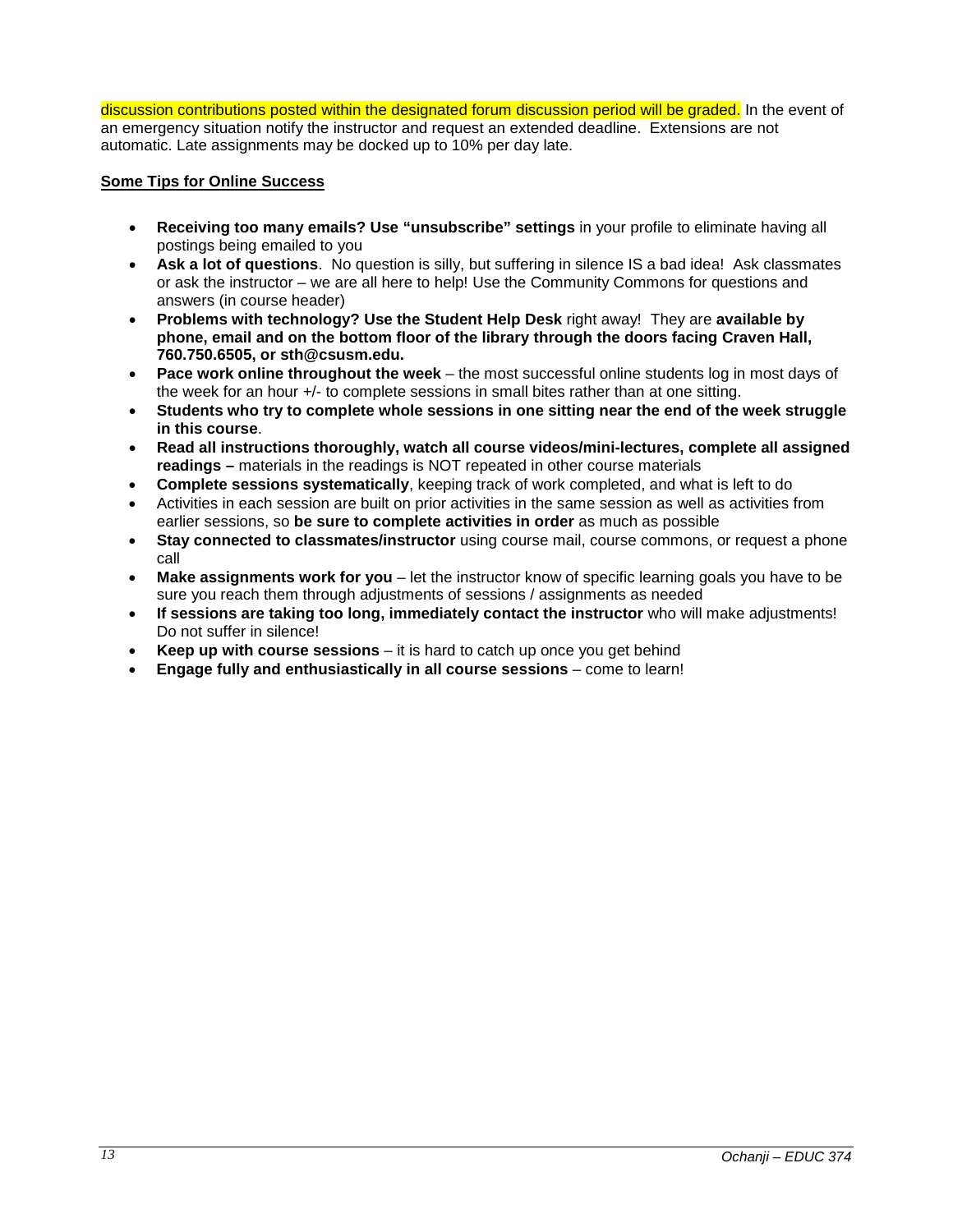## **TENTATIVE SCHEDULE/COURSE OUTLINE\***

<span id="page-13-0"></span>*\*During each week students work individually, in small groups, and in large group forums. Most sessions involve reading/watching session materials and completing individual, small group and large group activities. Only additional assignments will be listed under "Assignment" so be sure to read all session instructions carefully, rather than relying on this schedule for activity due dates. Assignments and readings will be adjusted as needed based on student feedback and how things are proceeding in the course.*

| <b>Date</b>                | <b>Topic</b>                                                                                                                                                                                                                                       | Assignment (see * above)                                                                                                                                                                                                                                                                                                                                                                                                                                    |
|----------------------------|----------------------------------------------------------------------------------------------------------------------------------------------------------------------------------------------------------------------------------------------------|-------------------------------------------------------------------------------------------------------------------------------------------------------------------------------------------------------------------------------------------------------------------------------------------------------------------------------------------------------------------------------------------------------------------------------------------------------------|
|                            |                                                                                                                                                                                                                                                    |                                                                                                                                                                                                                                                                                                                                                                                                                                                             |
| <b>SESSIONS</b><br>$1 - 3$ | <b>INTRODUCTION TO</b><br><b>COMPARATIVE EDUCATION</b>                                                                                                                                                                                             |                                                                                                                                                                                                                                                                                                                                                                                                                                                             |
| Session 1<br>$8/26 - 9/01$ | <b>Welcome to</b><br><b>International Comparative Education</b><br><b>Making Connections</b><br><b>Course Structure</b><br><b>Course Format</b><br>What is the purpose of schooling?                                                               | Read: M&W - pp. vii-12 (up to Why Bother?)                                                                                                                                                                                                                                                                                                                                                                                                                  |
| Session 2<br>$8/31 - 9/08$ | <b>Impulses That Shape Education</b><br>Developing a Profile of Schooling<br>Search Strategies<br>Artifact collection - practice<br>What forces shape schooling?<br>How do we learn about schooling in another<br>country?<br>What is an artifact? | Strengths/Weaknesses of an Artifact<br>Summary<br>Sources, Perspectives, Formats<br><b>Artifact Search</b><br>Interview Protocol (optional)<br>Sign up and make a note of which<br>countries you chose, and weeks artifacts<br>are due:<br>A - Palestine/Australia/France/USA - 3, 5, 7,<br>9<br>$B -$ Israel/China/England/Mexico $-3$ , 5, 7, 9<br>C - S. Africa/Pakistan/Japan/Russia - 4, 6, 8,<br>10<br>D - Brazil/India/S. Korea/Poland - 4, 6, 8, 10 |
| Session 3<br>$9/07 - 9/15$ | <b>Tools of Comparative Education</b><br>Conceptions of knowledge<br>Language of theoretical frameworks<br>Constant comparative method<br>Grounded theory<br>What does it mean to know?<br>How is knowledge constructed?                           | Read: $M&W - pp. 12-27 & Articles$<br>Artifact Search / Theme Sort Activity<br>Artifact DUE (No credit for duplicates) -<br>Group A- Palestine<br>Group B - Israel<br><b>Feedback on Course Format</b>                                                                                                                                                                                                                                                      |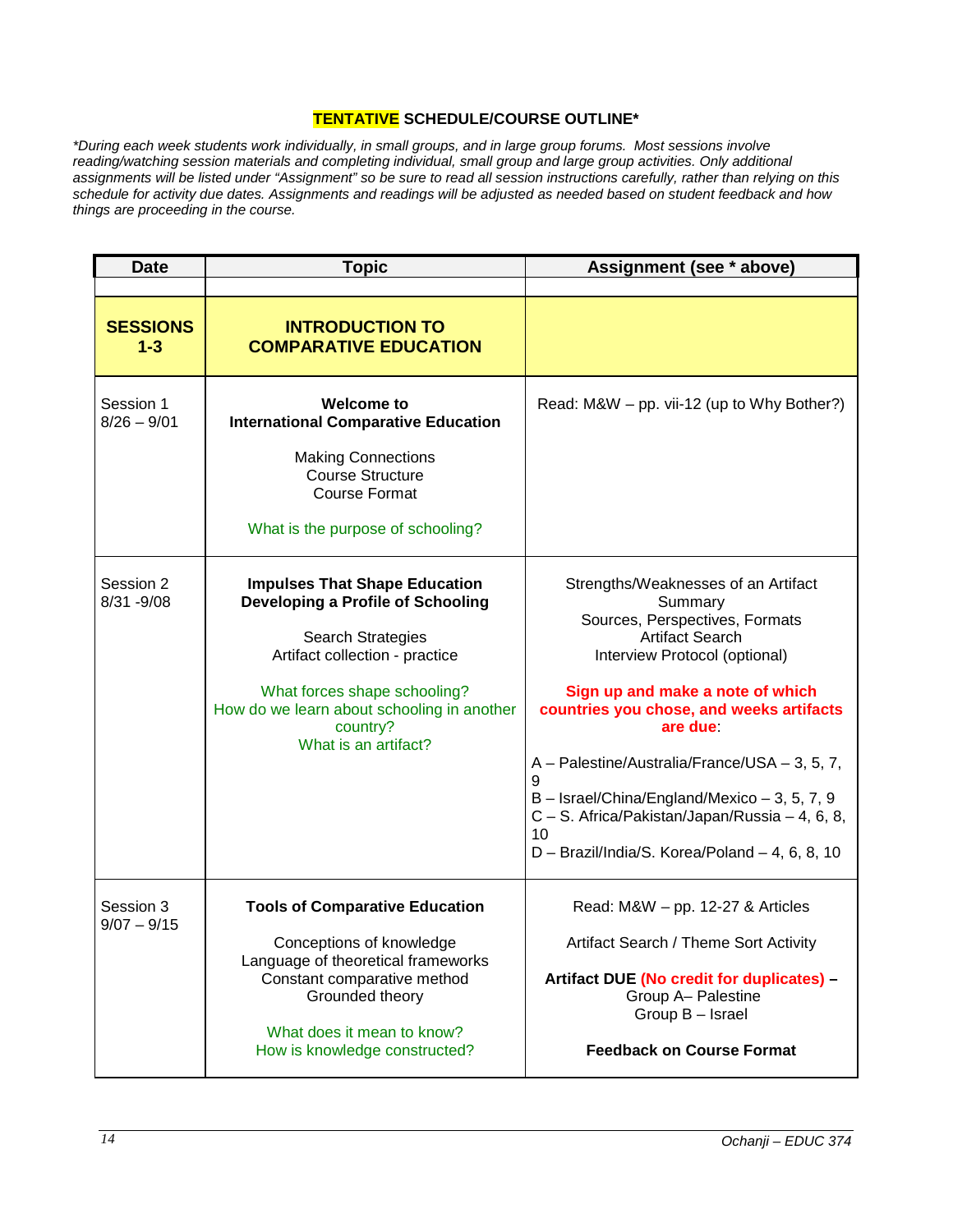| <b>SESSIONS</b><br>$4 - 11$  | <b>DEVELOPING A PROFILE</b><br><b>OF SCHOOLING</b>                                                                                                                                      |                                                                                                                                                                                                       |
|------------------------------|-----------------------------------------------------------------------------------------------------------------------------------------------------------------------------------------|-------------------------------------------------------------------------------------------------------------------------------------------------------------------------------------------------------|
| Session 4<br>$9/14 - 9/22$   | <b>Considering the Purpose of Schooling</b><br>Why do we go to school?<br><b>Middle East/Southeast Asia</b><br>(Palestine & Israel)                                                     | Read: M&W pp. 121-167<br><b>Browse artifacts</b><br>Artifact DUE - (No credit for duplicates)<br>Group C - South Africa<br>Group D - Brazil<br><b>Notes on Palestine/Israel</b>                       |
| Session 5<br>$9/21 - 9/29$   | <b>Considering Educational</b><br><b>Access &amp; Opportunity</b><br>What is 'equitable education,' and who<br>decides?<br><b>Southern Continents</b><br>(South Africa & Brazil)        | Read: M&W pp. 325-357<br><b>Browse artifacts</b><br>Artifact DUE - (No credit for duplicates)<br>Group A - Australia<br>Group B - China<br><b>Notes on South Africa/Brazil</b>                        |
| Session 6<br>$9/28 - 10/06$  | <b>Considering Indigenous Knowledge</b><br>Whose knowledge is taught, and who<br>decides?<br>Pacific Rim (Australia & China)                                                            | Read: M&W pp. 68-119<br><b>Browse artifacts</b><br>Artifact DUE - (No credit for duplicates)<br>Group C- Pakistan<br>Group D - India<br><b>Notes on Australia/China</b>                               |
| Session 7<br>$10/05 - 10/13$ | <b>Considering Gender Equity</b><br>Who goes to school, and who decides?<br><b>Middle East/Southeast Asia</b><br>(Pakistan & India)                                                     | Read: M&W pp. 168-204<br><b>Browse artifacts</b><br>Artifact DUE - (No credit for duplicates)<br>Group A - France<br>Group B - England<br>Notes on Pakistan/India<br><b>Feedback on Course Format</b> |
| Session 8<br>$10/12 - 10/20$ | <b>Considering Educational Accountability</b><br>and Authority<br>What is the appropriate balance between<br>educational authority and accountability?<br>New Europe (France & England) | Read: M&W pp. 205-245<br><b>Browse artifacts</b><br>Artifact DUE - (No credit for duplicates)<br>Group C - Japan<br>Group D - South Korea<br><b>Notes on France/England</b>                           |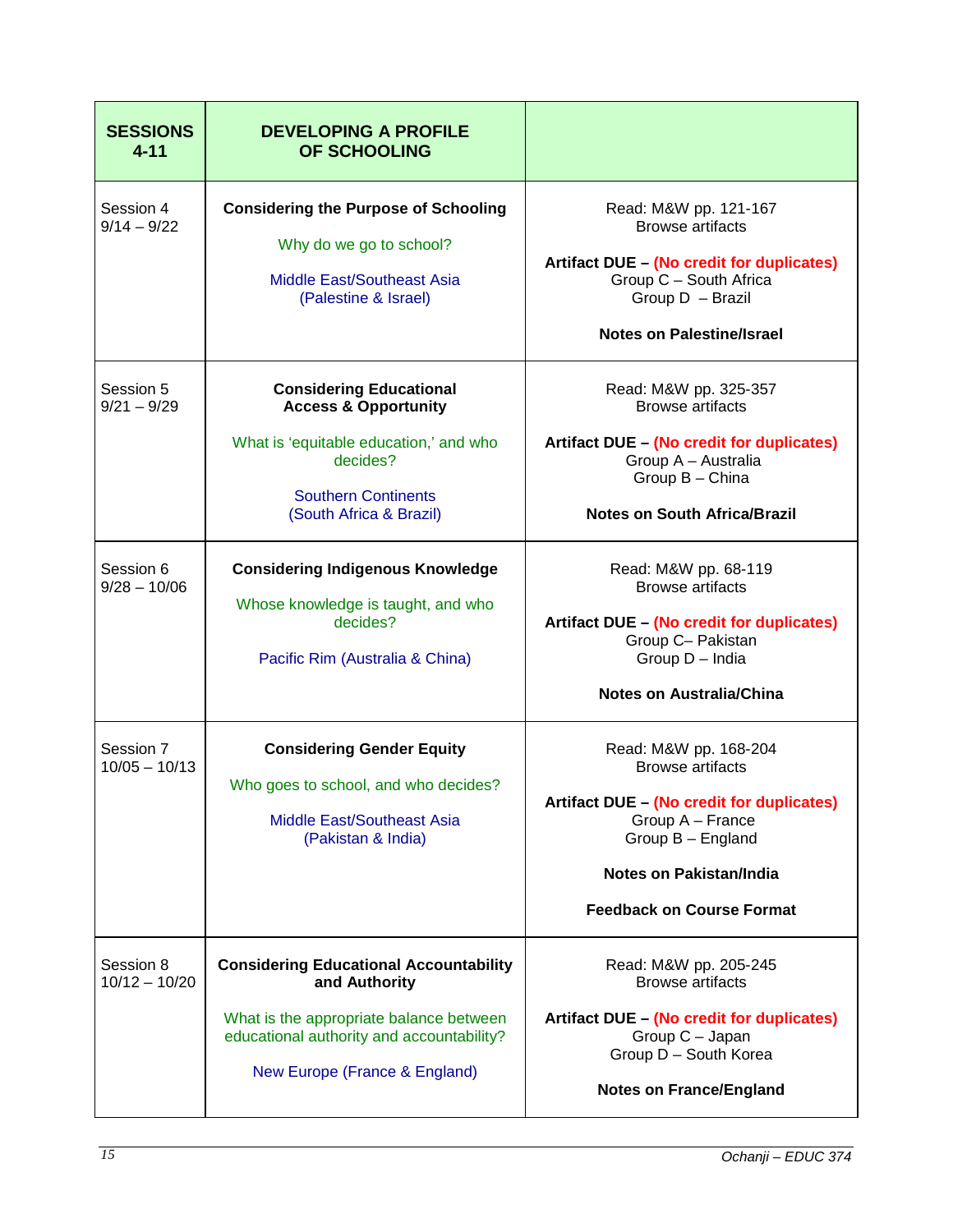| Session 9<br>$10/19 - 10/27$  | <b>Considering Teacher Professionalism</b><br>Who are the teachers?<br>How are they prepared?<br>Who decides curriculum?<br>What factors reinforce or hinder teacher<br>professionalism?<br>Pacific Rim (Japan & South Korea) | Read: M&W pp. 29-67<br><b>Browse artifacts</b><br>Artifact DUE - (No credit for duplicates)<br>Group A - United States of America<br>Group B - Mexico<br>Notes on Japan/South Korea                                                                     |
|-------------------------------|-------------------------------------------------------------------------------------------------------------------------------------------------------------------------------------------------------------------------------|---------------------------------------------------------------------------------------------------------------------------------------------------------------------------------------------------------------------------------------------------------|
| Session 10<br>$10/26 - 11/03$ | <b>Considering Our Own Experiences</b><br>How might we place our schooling<br>experiences into an international context?<br><b>North American Neighbors</b><br>(USA & Mexico)<br><b>Draft One Outline construction</b>        | Read: M&W pp. 285-324<br><b>Browse artifacts</b><br>Artifact DUE - (No credit for duplicates)<br>Group C - Russia &<br>Group D - Poland<br><b>Notes on USA/Mexico</b><br>DUE in Small Group: 1-2-page - Outline of<br><b>Comparative Analysis Paper</b> |
| Session 11<br>$11/02 - 11/10$ | <b>Reflection on</b><br><b>Constant Comparison Method</b><br>Self Review Draft One<br>What are we learning from the Constant                                                                                                  | Read: M&W pp. 246-283<br><b>Browse artifacts</b><br>DUE: 3-5-page DRAFT ONE - Expanded<br><b>Outline</b>                                                                                                                                                |
|                               | Comparative Method, and what is missing?<br>New Europe (Russia & Poland)                                                                                                                                                      | <b>DUE: Self Review of Expanded Outline</b><br><b>Notes on Russia/Poland</b>                                                                                                                                                                            |
| <b>SESSIONS</b><br>$12 - 14$  | <b>COMPARATIVE ANALYSIS</b><br><b>ACROSS CULTURES</b>                                                                                                                                                                         |                                                                                                                                                                                                                                                         |
| Session 12<br>$11/09 - 11/17$ | <b>Applying the Constant Comparison</b><br><b>Method</b><br>Peer Review Draft One                                                                                                                                             | DUE in Small Group: 3-5-page DRAFT ONE<br>- Expanded Outline<br>DUE in Small Group: Peer Review of<br><b>Expanded Outline</b>                                                                                                                           |